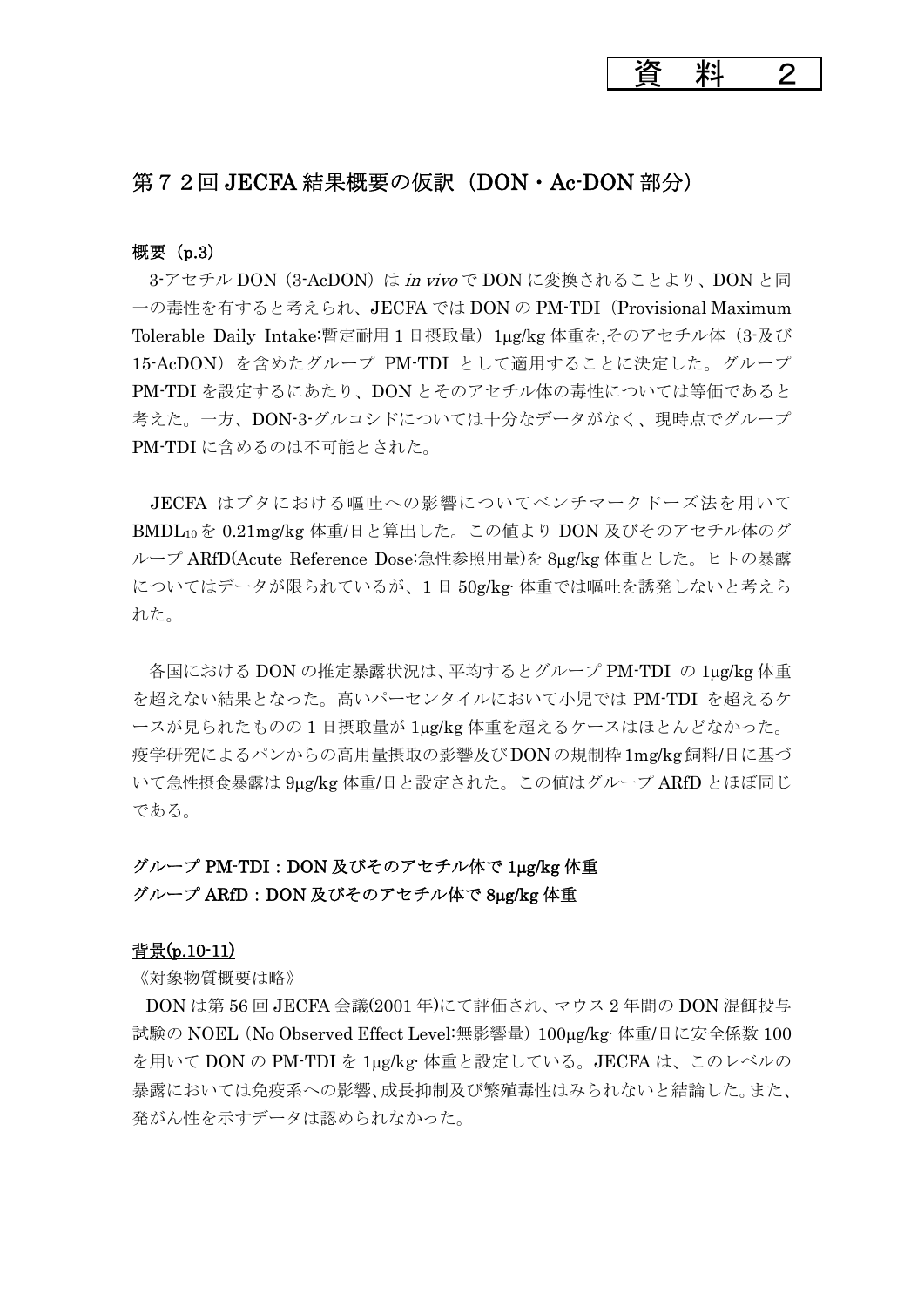である1μg/kg 体重以下であると結論した。食品による暴露では 1 日1μg/kg 体重を超 えたケースはほとんどなく、高いパーセンタイルにおける小児のみであった。急性摂食 曝露は疫学研究によるパンからの高用量摂取の影響及び DON の規制値 1mg/kg 飼料/ 日に基づいて 9μg/kg 体重/日と設定された。この値はグループ ARfD とほぼ同じである。

今回 JECFA の会議で用いられた DON 推定摂食暴露量データにはアセチル体は含ま れていなかった。しかし、一般にアセチル体は自然汚染 DON の 10%以下であり、DON にアセチル体を含めても推定摂食暴露量に大きく影響することはないであろうと考え られた。DON-3-グルコシドは、摂食暴露に影響する重要な DON 関連毒素と考えられ るが、暴露のデータがほとんどなく今回の推定摂食暴露量データには含まれていなかっ た。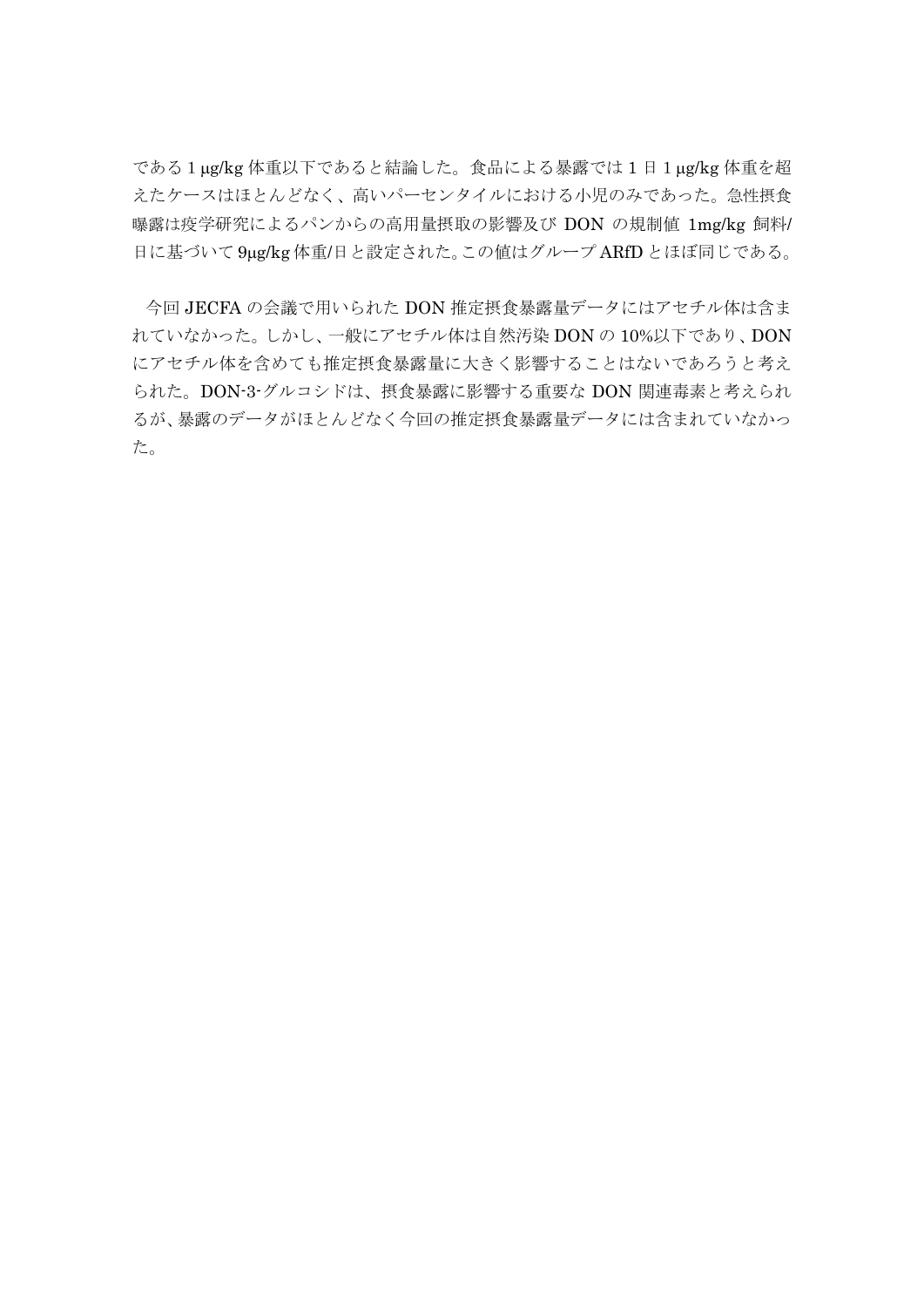JECFA/72/SC





**Food and Agriculture Organization of the United Nations** 

**World Health Organization**

#### **JOINT FAO/WHO EXPERT COMMITTEE ON FOOD ADDITIVES Seventy-second meeting Rome, 16–25 February 2010**

## **SUMMARY AND CONCLUSIONS**

*Issued 16th March 2010* 

A meeting of the Joint FAO/WHO Expert Committee on Food Additives (JECFA) was held in Rome, Italy, from 16 to 25 February 2010. The purpose of the meeting was to evaluate certain contaminants in food.

Professor Ron Walker, Hampshire, United Kingdom, served as Chairperson, and Mrs Inge Meyland, National Food Institute, Technical University of Denmark, Søborg, Denmark, served as Vice-Chairperson.

Dr Annika Wennberg, Nutrition and Consumer Protection Division, Food and Agriculture Organization of the United Nations, and Dr Angelika Tritscher, Department of Food Safety and Zoonoses, World Health Organization, served as Joint Secretaries.

The present meeting was the seventy-second in a series of similar meetings. The tasks before the Committee were (a) to elaborate further principles for evaluating the health risk of food contaminants and (b) to evaluate six food contaminants.

The report of the meeting will be published in the WHO Technical Report Series. Its presentation will be similar to that of previous reports—namely, general considerations, comments on specific substances and recommendations for future work.

Monographs and monograph addenda on the substances that were considered, which will include information on analytical and other technical aspects, such as effects of processing, prevention and control, concentrations in food, as well as detailed toxicological and dietary exposure assessments, will be published in a joint FAO/WHO publication under WHO Food Additives Series No. 63/ FAO JECFA Monographs 8.

> More information on the work of JECFA is available at: http://www.fao.org/ag/agn/agns/jecfa\_index\_en.asp and http://www.who.int/ipcs/food/jecfa/en/index.html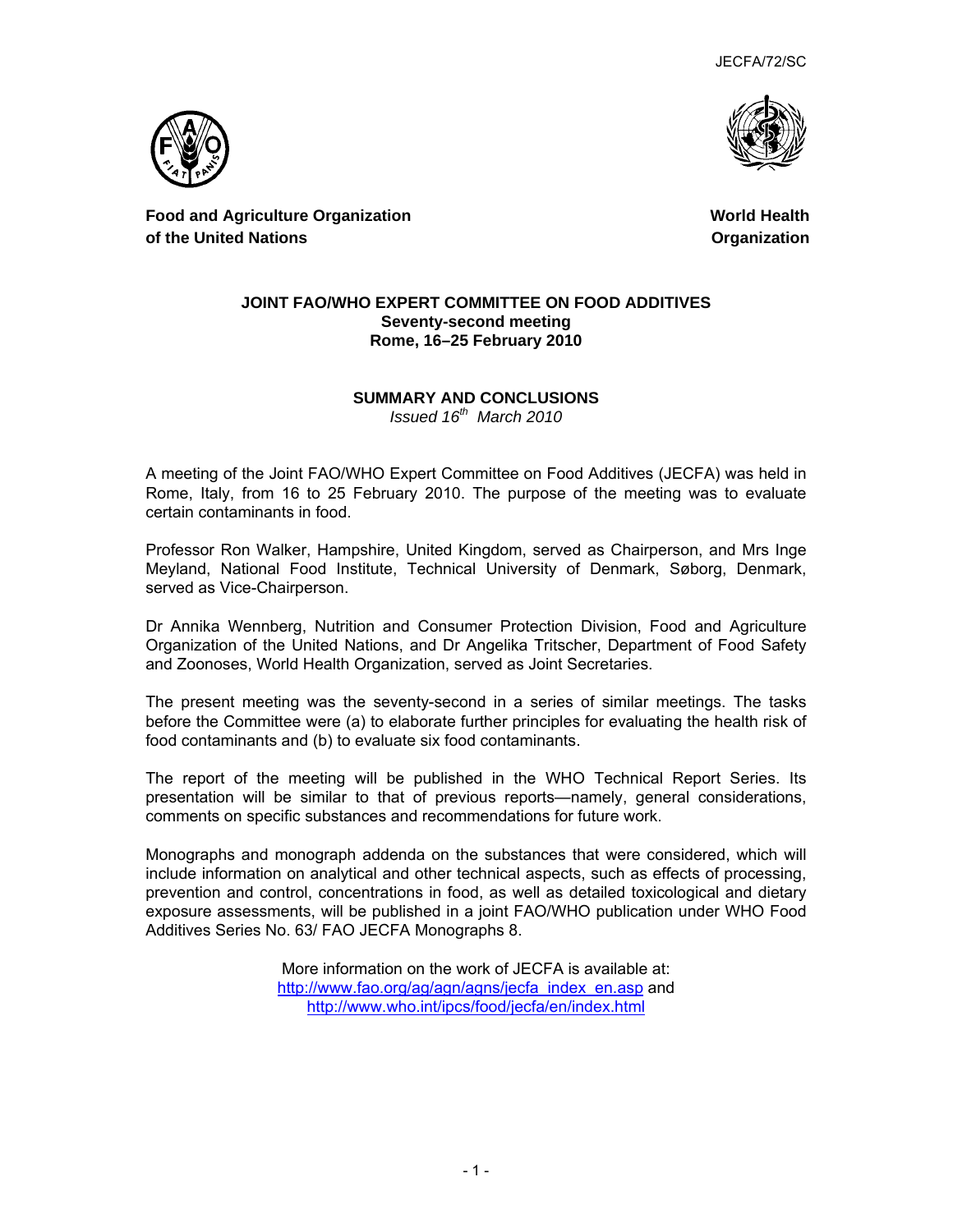An edited version of this electronic summary report will be published as part of the report of *the seventy-second meeting of JECFA in the WHO Technical Report Series. Main conclusions and evaluations are reproduced here in a shorter version so that the information can be disseminated quickly. This draft will be subject to further technical editing.* 

*The issuance of this document does not constitute formal publication. The document may, however, be freely reviewed, abstracted, reproduced or translated, in whole or in part, but not for sale or use in conjunction with commercial purposes.* 

## **1. Summary of toxicological evaluations1**

## *1.1 Acrylamide*

Dietary exposure estimates: **Mean** 0.001 mg/kg body weight (bw) per day **High** 0.004 mg/kg bw per day

|                                               |                                            | <b>MOE</b> at                      |                             |                                                                                                                                                                                                                                                       |  |
|-----------------------------------------------|--------------------------------------------|------------------------------------|-----------------------------|-------------------------------------------------------------------------------------------------------------------------------------------------------------------------------------------------------------------------------------------------------|--|
| <b>Effect</b>                                 | $NOAEL/BMDL_{10}$<br>(mg/kg bw per<br>day) | <b>Mean</b><br>dietary<br>exposure | High<br>dietary<br>exposure | <b>Conclusion/comments</b>                                                                                                                                                                                                                            |  |
| Morphological<br>changes in nerves<br>in rats | 0.2 (NOAEL)                                | 200                                | 50                          | The Committee noted<br>that while adverse<br>neurological effects are<br>unlikely at the estimated<br>average exposure,<br>morphological changes<br>in nerves cannot be<br>excluded for individuals<br>with a high dietary<br>exposure to acrylamide. |  |
| Mammary tumours<br>in rats                    | $0.31$ (BMDL <sub>10</sub> )               | 310                                | 78                          | The Committee<br>considered that for a                                                                                                                                                                                                                |  |
| Harderian gland<br>tumours in mice            | $0.18$ (BMDL <sub>10</sub> )               | 180                                | 45                          | compound that is both<br>genotoxic and<br>carcinogenic, these<br>MOEs indicate a health<br>concern.                                                                                                                                                   |  |

BMDL<sub>10</sub>, lower limit on the benchmark dose for a 10% response; bw, body weight; MOE, margin of exposure; NOAEL, no-observed-adverse-effect level.

 $\overline{a}$ 

 $1$  See section 3 for the more detailed toxicological, epidemiological and dietary exposure evaluations and recommendations.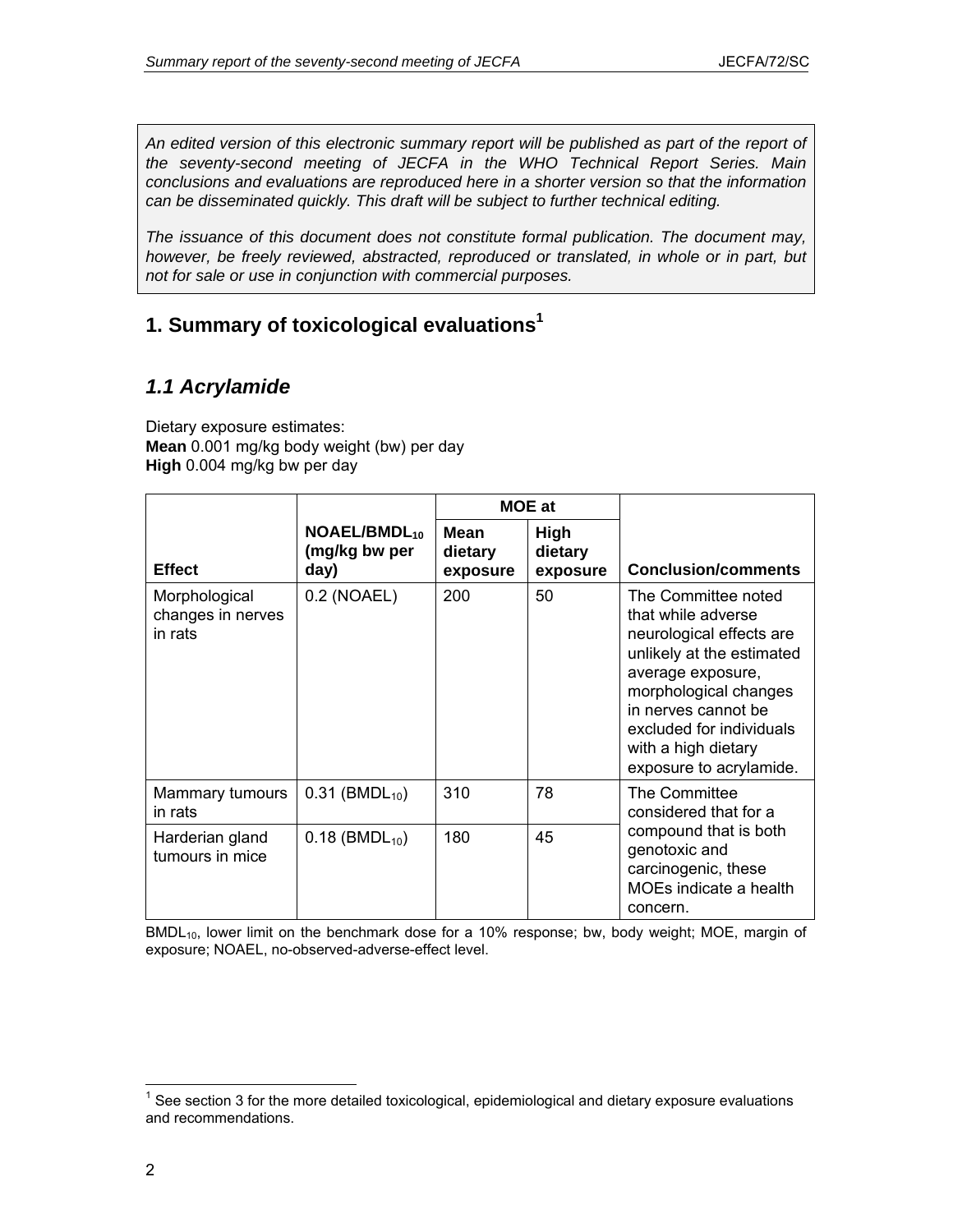## *1.2 Arsenic*

The inorganic arsenic lower limit on the benchmark dose for a 0.5% increased incidence of lung cancer (BMDL<sub>0.5</sub>) was determined from epidemiological studies to be 3.0  $\mu q/kg$  bw per day (2–7 µg/kg bw per day based on the range of estimated total dietary exposure) using a range of assumptions to estimate total dietary exposure to inorganic arsenic from drinkingwater and food. The Committee noted that the provisional tolerable weekly intake (PTWI) of 15 µg/kg bw (equivalent to 2.1 µg/kg bw per day) is in the region of the BMDL<sub>0.5</sub> and therefore was no longer appropriate. The Committee withdrew the previous PTWI.

## *1.3 Deoxynivalenol (DON)*

As 3-acetyl-deoxynivalenol (3-Ac-DON) is converted to deoxynivalenol (DON) in vivo and therefore contributes to the total DON-induced toxicity, the Committee decided to convert the provisional maximum tolerable daily intake (PMTDI) for DON to a group PTMDI of 1 µg/kg bw for DON and its acetylated derivatives (3-Ac-DON and 15-Ac-DON). In this regard, the Committee considered the toxicity of the acetylated derivatives equal to that of DON. The Committee concluded that, at this time, there was insufficient information to include DON-3 glucoside in the group PMTDI.

The Committee derived a group acute reference dose (ARfD) of 8  $\mu$ g/kg bw for DON and its acetylated derivatives using the lowest lower limit on the benchmark dose for a 10% response (BMDL<sub>10</sub>) of 0.21 mg/kg bw per day for emesis in pigs. Limited data from human case reports indicated that dietary exposures to DON up to 50 µg/kg bw per day are not likely to induce emesis.

The Committee concluded that all of the mean estimates of national exposure to DON were below the group PMTDI of 1 µg/kg-bw. National reports showed dietary exposures that were above 1 µg/kg-bw per day in only a few cases, only for children at upper percentiles. For acute dietary exposure, the estimate of 9 µg/kg-bw per day, based on high consumption of bread and a regulatory limit for DON of 1 mg/kg food, was close to the group ARfD.

**Group PTMDI: 1 µg/kg bw for DON and its acetylated derivatives Group ARfD: 8 µg/kg bw for DON and its acetylated derivatives**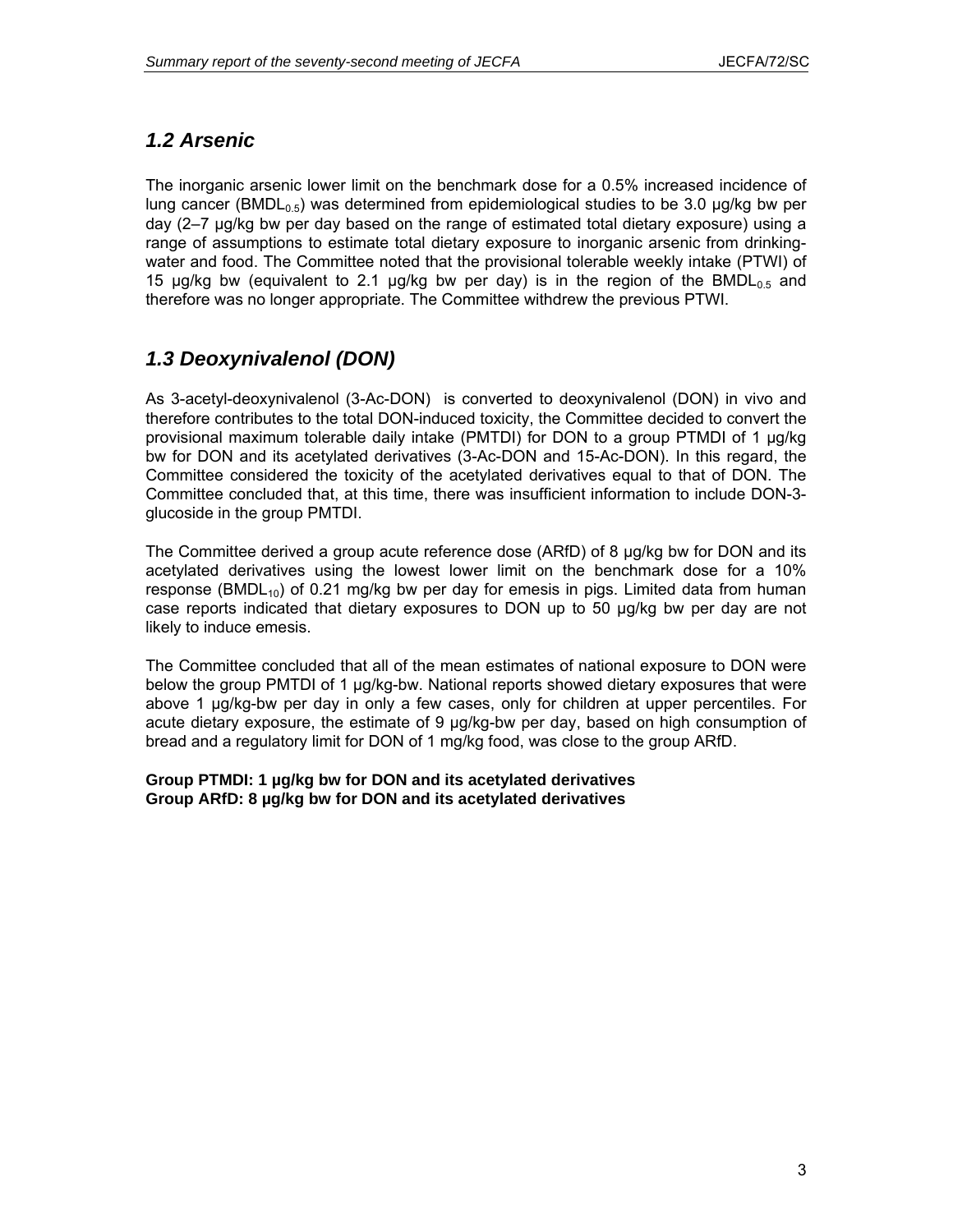## *1.4 Furan*

Dietary exposure estimates: **Mean** 0.001 mg/kg bw per day **High** 0.002 mg/kg bw per day

|                                                                | $BMDL_{10}$              | <b>MOE at</b>                      |                             |                                                                                                                                                                                                      |
|----------------------------------------------------------------|--------------------------|------------------------------------|-----------------------------|------------------------------------------------------------------------------------------------------------------------------------------------------------------------------------------------------|
| <b>Effect</b>                                                  | (mg/kg<br>bw per<br>day) | <b>Mean</b><br>dietary<br>exposure | High<br>dietary<br>exposure | <b>Conclusion/comments</b>                                                                                                                                                                           |
| Hepatocellular<br>adenomas and<br>carcinomas in<br>female mice | 0.96                     | 960                                | 480                         | The Committee considered that<br>these MOEs indicate a human<br>health concern for a carcinogenic<br>compound that might act via a<br>deoxyribonucleic acid (DNA)-<br>reactive genotoxic metabolite. |

BMDL<sub>10</sub>, lower limit on the benchmark dose for a 10% response; bw, body weight; MOE, margin of exposure.

## *1.5 Mercury*

The Committee established a PTWI for inorganic mercury of 4 µg/kg bw. The previous PTWI of 5 µg/kg bw for total mercury, established at the sixteenth meeting, was withdrawn.

The new PTWI for inorganic mercury was considered applicable to dietary exposure to total mercury from foods other than fish and shellfish. For dietary exposure to mercury from these foods the previously established PTWI for methyl mercury should be applied. The upper limits of estimates of average dietary exposure to total mercury from foods other than fish and shellfish for adults (1 µg/kg bw per week) and for children (4 µg/kg bw per week) were at or below the PTWI for inorganic mercury.

### **PTWI: 4 µg/kg bw for inorganic mercury**

### *1.6 Perchlorate*

The Committee established a PMTDI of 0.01 mg/kg bw for perchlorate. The estimated dietary exposures of 0.7 µg/kg bw per day (highest) and 0.1 µg/kg bw per day (mean), including both food and drinking-water, are well below the PMTDI. The Committee considered that these estimated dietary exposures were not of health concern.

### **PMTDI: 0.01 mg/kg bw**

**---------------------------------------------------------------------------------------------------------------------------**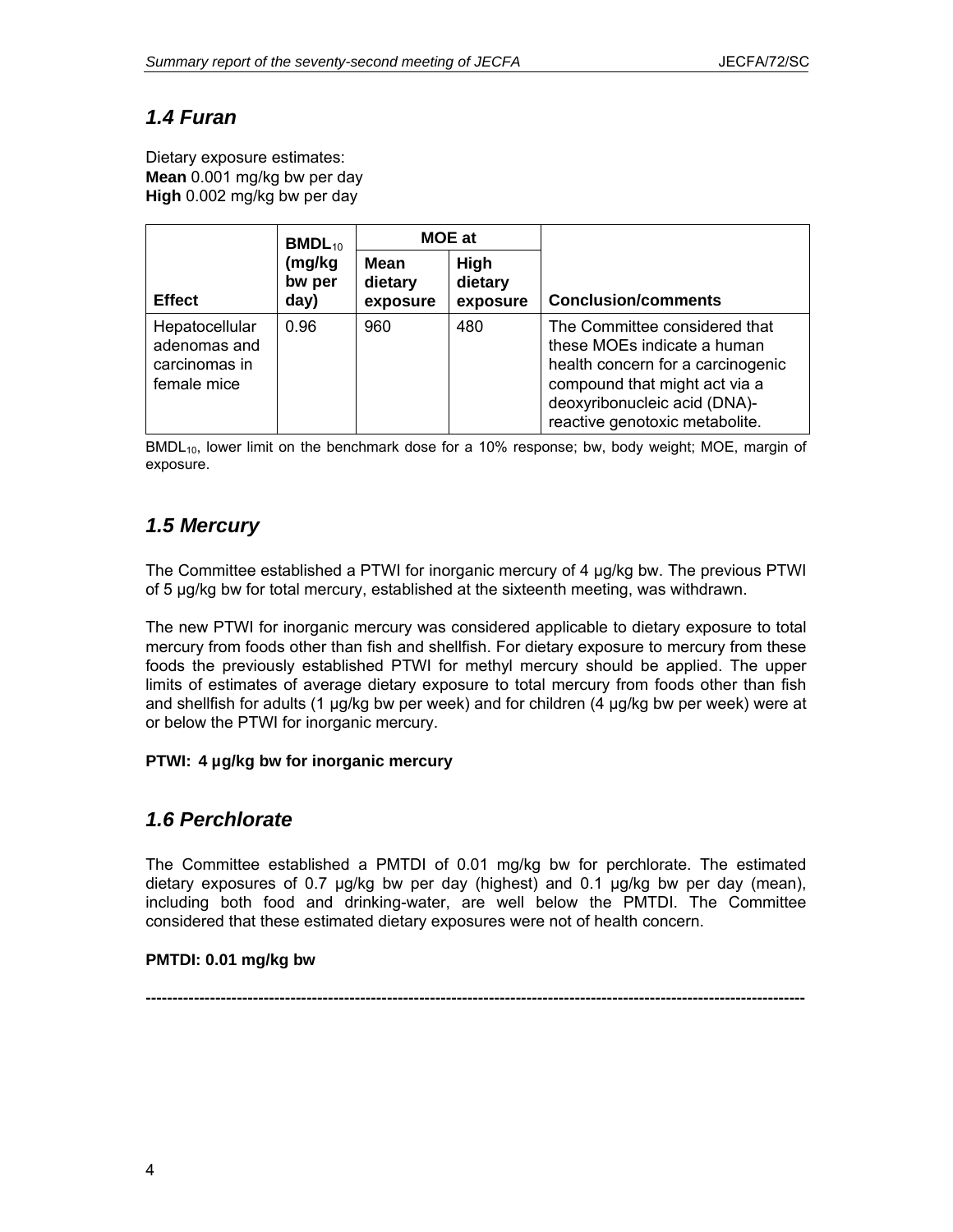## **2. General considerations**

### *2.1 Modelling of dose–response data*

The present meeting used dose–response modelling to evaluate exposure-related effects and to derive a point of departure (POD) for the estimation of a margin of exposure (MOE) or health-based guidance value. The method used was based on that employed at the sixtyfourth meeting of the Committee. At the present meeting, the Committee proposed and followed the steps given below:

- The data are assessed for exposure-related responses.
- The biological relevance to human health of responses found in animal studies is assessed.
- In assessment of the data from epidemiological studies, it may be necessary to make adjustments to the data that involve both the dose (e.g. to take other sources of exposure into account) and the outcome (e.g. conversion of risk per person-year to risk per person over a lifetime).
- A benchmark response (BMR) for the effects to be modelled is selected. The sixty-fourth meeting of the Committee selected a BMR of 10% for carcinogenicity data from 2-year studies in rodents, but other BMRs may be more appropriate for epidemiological studies with large numbers of subjects, for other quantal end-points or for continuous data.
- The mathematical models appropriate for the chosen end-points (continuous or quantal data) are selected.
- The models are fitted to the selected data using suitable software (United States Environmental Protection Agency BMDS and the Netherlands National Institute for Public Health and the Environment PROAST have been used by the Committee in its evaluations).
- Results from the models that provide acceptable fits are used for derivation of the POD (e.g. when the BMDS was used for furan, a *P*-value of >0.1 for the goodness of fit was used to define an acceptable fit). At both the sixty-fourth meeting and the present meeting, the lowest lower confidence limit on the benchmark dose (BMDL) from the accepted models was used, except when data from a more robust or better-designed study measuring the same response resulted in less uncertainty and a slightly higher BMDL.

In the report, the BMR(s) and software used are stated, and the effects selected for modelling and the ranges of BMDs and BMDLs estimated by the different acceptable fits are tabulated.

In the monograph, the output of the models is given in tabular and graphical forms. The table of results shows the model, the *P*-value of the goodness of fit test, the benchmark dose (BMD) and the BMDL. Ideally, the graph should show results for the model resulting in the lowest BMDL, the dose–response data with the fitted curve and the confidence intervals at different dose levels and should indicate the position of the BMD; the graph should also show the curve for the lower bound on the BMD and indicate the position of the BMDL.

The Committee recognized that use of the lowest BMDL from the accepted models could result in a POD from a less robust data set being used in preference to the BMDL from a better data set that showed a better fit and higher BMDL in the presence of a comparable BMD. The Committee was aware of developments in combining the outputs of different models to generate an average model, the output of which includes all models weighted according to their goodness of fit.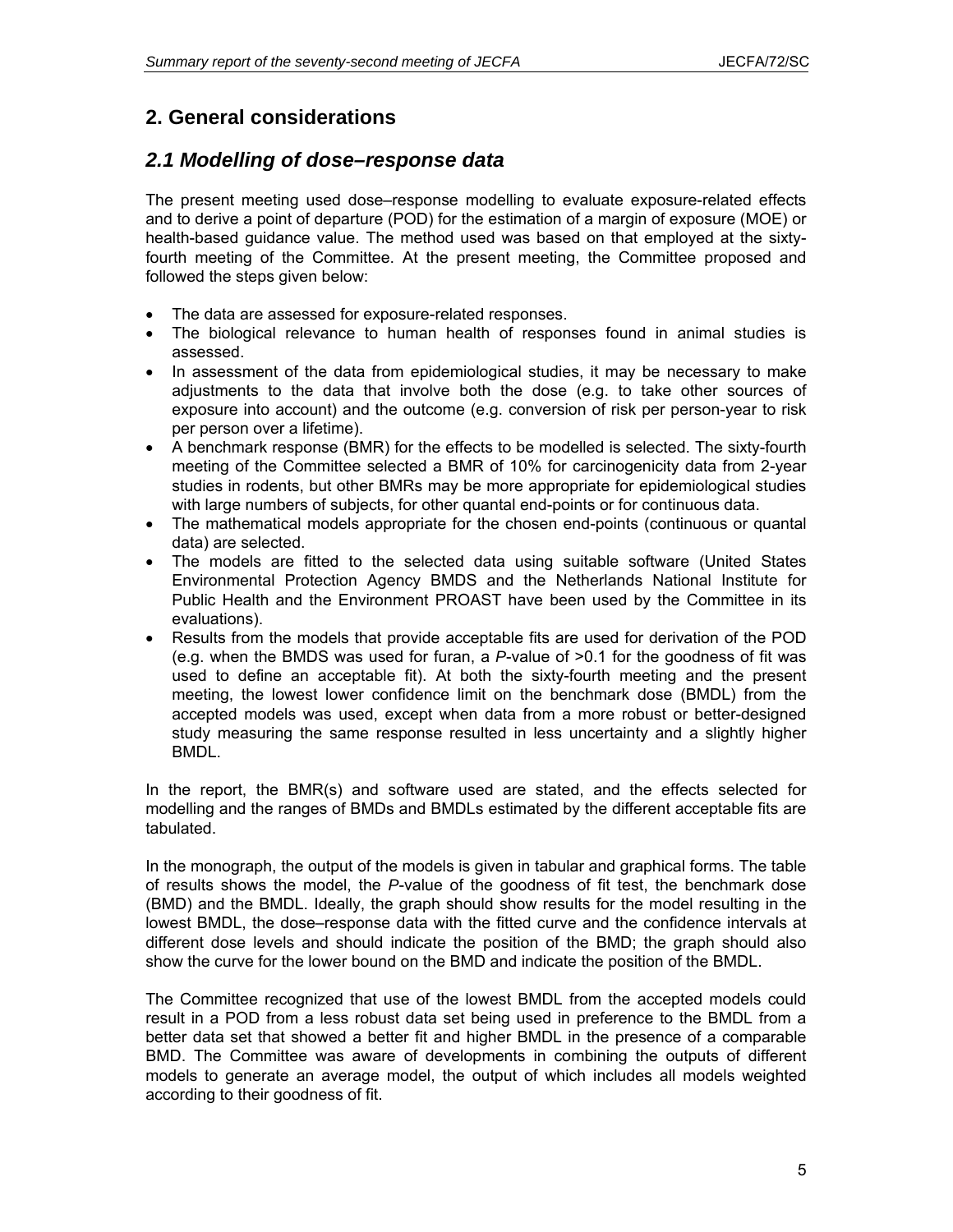The Committee recognized that the use of dose–response modelling is a developing field and recommends to the Joint FAO/WHO Secretariat that an expert working group be established to review progress and develop detailed guidance for the application of the methods most suitable to the work of the Committee. The working group should, inter alia, address the following aspects:

- the use of constraints when modelling;
- the weighting of model outcomes and model averaging;
- goodness of fit criteria;
- how human data might be used for dose–response modelling to derive a POD;
- presentation of modelling outcomes in JECFA publications.

## *2.2 Dietary exposure estimates in epidemiological studies*

The Committee noted that epidemiological studies sometimes rely on responses to a food frequency questionnaire (FFQ) to estimate dietary exposure to a chemical contaminant. An important limitation in the use of FFQ responses for this purpose is the potential for random exposure misclassification (also referred to as non-differential exposure misclassification). This is a non-systematic error, in that dietary exposure to the contaminant will be overestimated for some individuals and underestimated for others, but the direction and magnitude of the error are unrelated to true dietary exposure to the contaminant. Several factors contribute to this error:

- An FFQ designed to assess consumption patterns or to estimate nutrient intake might not be well suited to estimate dietary exposure to a contaminant because of the ways in which foods are grouped into categories or if the FFQ was not designed to capture information about aspects of food preparation that can affect contaminant concentration.
- An FFQ provides data only on the frequency with which a respondent consumes a particular food during a specified interval. If no information on portion size is requested from the respondent, the frequency of consumption needs to be converted to an amount of food consumed by use of standard portion sizes.
- The concentration of a contaminant in samples of a particular food is defined by a distribution rather than by a single value. The larger the variance of this distribution, the greater the error in estimating dietary exposure to a contaminant if a single (e.g. average) concentration is assigned to each food consumed.

Under most circumstances, random exposure misclassification will decrease the statistical power of hypothesis testing and bias effect estimates, such as a relative risk or an odds ratio, towards the null value (i.e. indicating the absence of association). In other words, even if a true association exists between exposure to the contaminant and the risk of an adverse health outcome, the magnitude of the association derived using FFQ responses will tend to underestimate the true magnitude of the association and to estimate it with less precision (i.e. produce a wider confidence interval). This will increase the risk of a Type II error of inference (i.e. a false negative).

As long as mean intakes are estimated correctly (i.e. the errors are not skewed in either direction), exposure misclassification will not greatly influence the dose–response relationship. However, because values in the lowest exposure category (and sometimes also in the highest exposure category) are bounded only in one direction, the most common impact of exposure misclassification is that the dose–response relationship will appear to be flatter than it really is, particularly at the low end of exposure. Background response rates and outcomes for low-dose groups will tend to be overestimated, whereas rates at high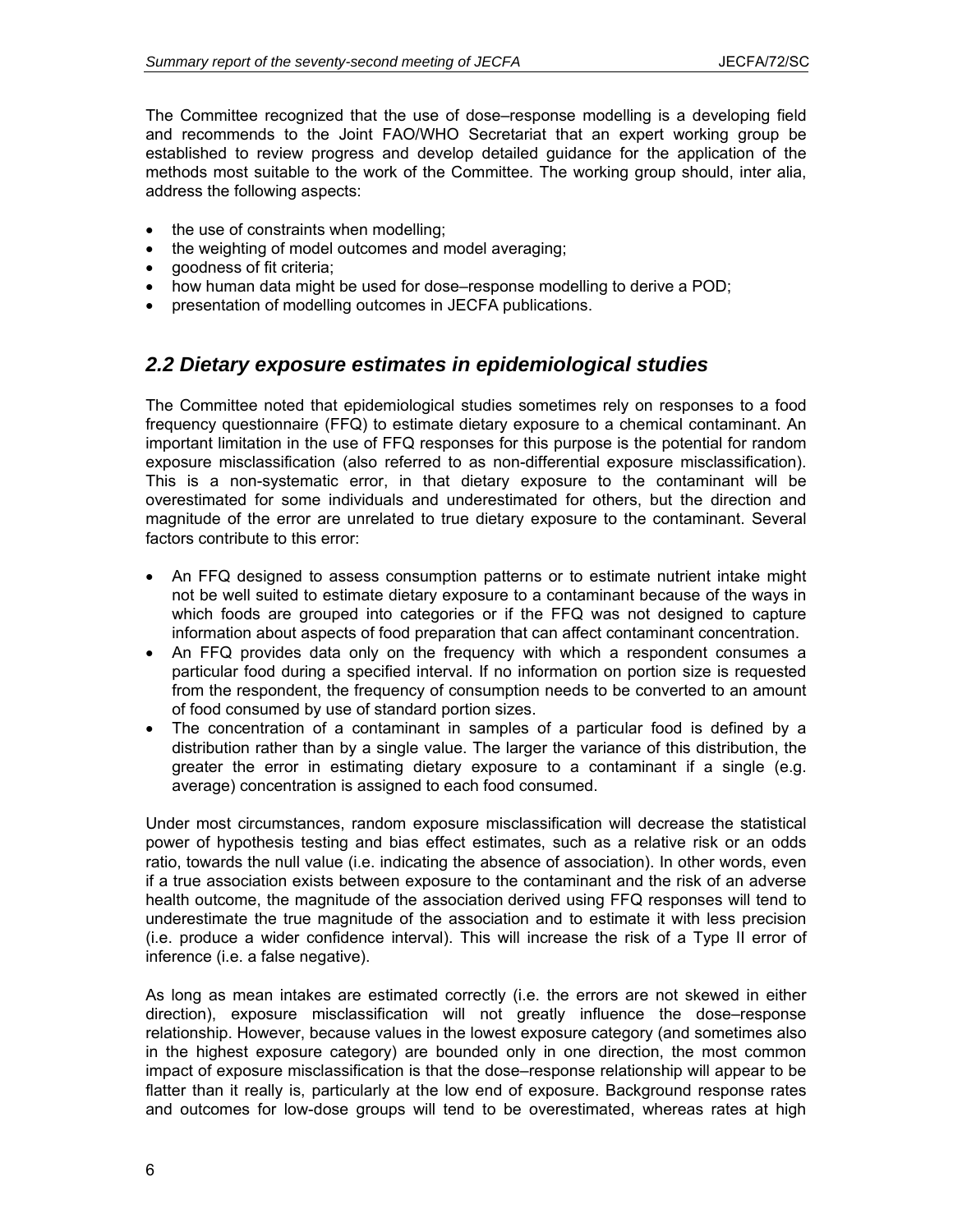doses may be underestimated. If the degree to which exposure misclassification occurs is known, it is possible to represent the potential impact of misclassification on dose–response modelling by conducting a bootstrap analysis in which each individual dose is treated as a source of uncertainty.

When evaluating the results of studies in which FFQ responses provided the basis for estimates of dietary exposure to a contaminant, the extent to which random exposure misclassification might have influenced the conclusions drawn must be considered.

**---------------------------------------------------------------------------------------------------------------------------** 

### **3. Toxicological, epidemiological and dietary exposure evaluations and recommendations on specific contaminants**

### *3.1 Acrylamide*

### *Explanation*

Acrylamide (CH<sub>2</sub>=CHCONH<sub>2</sub>, CAS No. 79-06-01) is a water-soluble vinyl monomer that is formed during cooking in many common foods. Acrylamide is also a component of tobacco smoke. It is readily polymerizable. Polyacrylamide has multiple applications in chemical and manufacturing industries—for example, as a flocculant for clarifying drinking-water, as a sealant for construction of dams and tunnels, as a binder in the paper and pulp industry and in dye synthesis.

The sixty-fourth meeting of the Committee evaluated dietary acrylamide and recommended that it should be re-evaluated once additional information on its occurrence in food, biomarkers and toxicity became available. At the present meeting, the Committee reconsidered the studies described in the monograph of the sixty-fourth meeting as well as new information on occurrence, mitigation and dietary exposure. Additionally, the Committee considered recently completed toxicity studies, which included studies on metabolism, genotoxicity and neurodevelopmental effects following exposure to acrylamide as well as long-term/carcinogenicity studies on acrylamide and glycidamide. There were also many new epidemiological studies available for review.

#### *Evaluation*

The Committee noted that mitigation after 2003 has been reported for food types with high acrylamide levels or single products that contain higher levels within their food type. Although this might significantly reduce the exposure for some individuals or population subgroups, the Committee noted that this will have little effect on the dietary exposure of the general population in all countries. In line with this, neither the estimated average acrylamide exposure for the general population (0.001 mg/kg bw per day) nor the exposure for consumers with high dietary exposure (0.004 mg/kg bw per day) had changed since the sixty-fourth meeting. The MOE calculated relative to the no-observed-adverse-effect level (NOAEL) of 0.2 mg/kg bw per day for the most sensitive non-carcinogenic end-point namely, morphological changes in nerves, detected by electron microscopy, in rats therefore remains unchanged. For the general population and consumers with high dietary exposure, the MOE values are 200 and 50, respectively. Consistent with the conclusion made at the sixty-fourth meeting, the Committee noted that while adverse neurological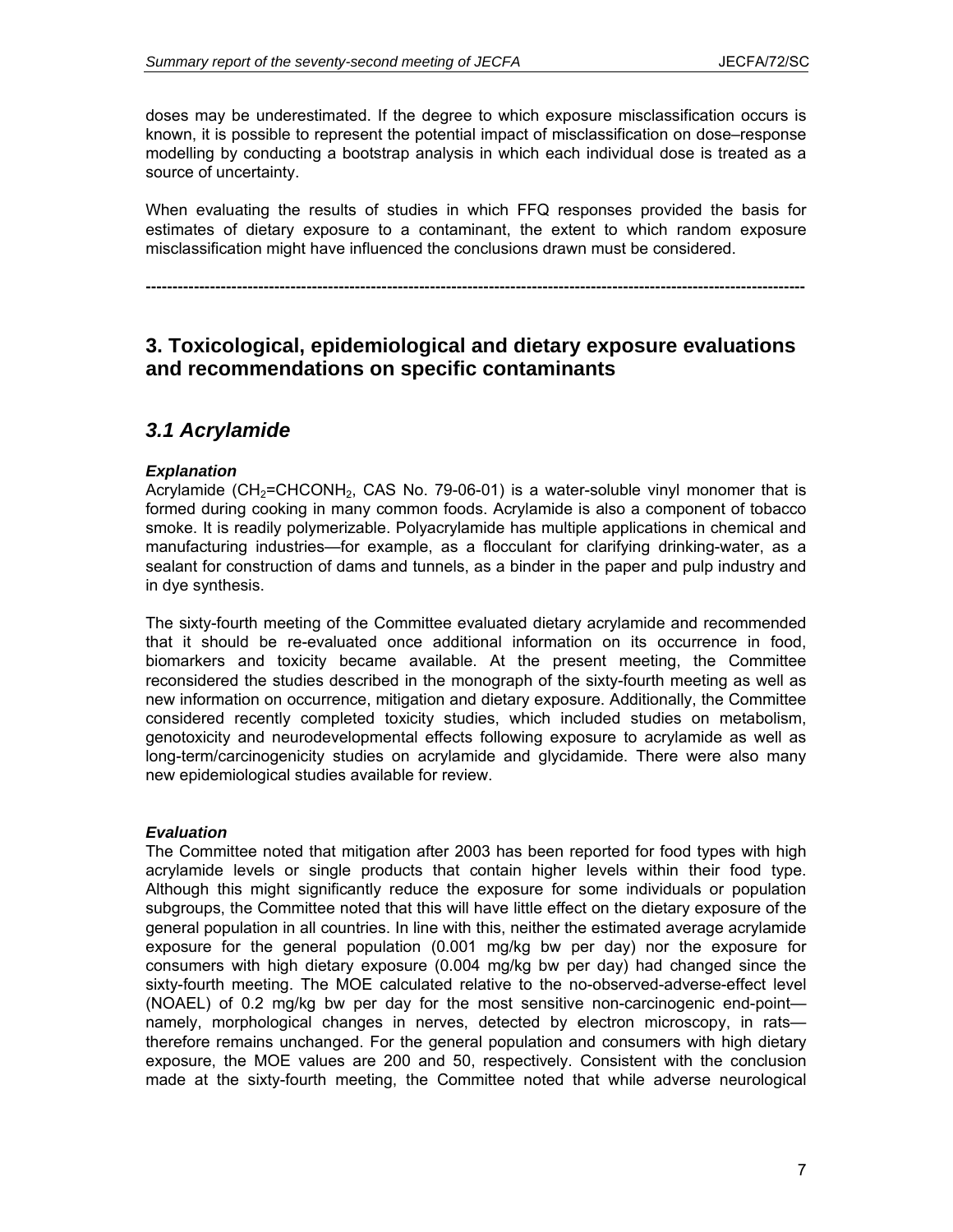effects are unlikely at the estimated average exposure, morphological changes in nerves cannot be excluded for individuals with a high dietary exposure to acrylamide.

When average and high dietary exposures are compared with the BMDL $_{10}$  (the BMDL for a 10% response) of 0.31 mg/kg bw per day for the induction of mammary tumours in rats, the MOE values are 310 and 78, respectively. For Harderian gland tumours in mice, the BMDL $_{10}$ is 0.18 mg/kg bw per day, and the MOE values are 180 and 45 for average and high exposures, respectively.

The Committee considered that for a compound that is both genotoxic and carcinogenic, these MOEs indicate a human health concern. The Committee recognized that these MOE values were similar to those determined at the sixty-fourth meeting and that the extensive new data from cancer bioassays in rats and mice, physiologically based pharmacokinetic modelling of internal dosimetry, a large number of epidemiological studies and updated dietary exposure assessments support the previous evaluation.

The Committee noted that there was a poor correlation between the estimated dietary exposure and internal biological markers of acrylamide exposure (acrylamide–valine and glycidamide–valine haemoglobin adducts) in humans and that worker cohort epidemiological studies did not provide any evidence that exposure to acrylamide resulted in an increase in the incidence of cancer. To better estimate the cancer risk from acrylamide in food for humans, the Committee recommended that longitudinal studies on intra-individual levels of acrylamide and glycidamide haemoglobin adducts be measured over time in relation to concurrent dietary exposure [see also section 2.2, general considerations on dietary exposure estimates in epidemiological studies]. Such data would provide a better estimate of acrylamide exposure for epidemiological studies designed to assess the risk associated with consumption of certain foods.

### *3.2 Arsenic*

### *Explanation*

Arsenic is a metalloid that occurs in different inorganic and organic forms found in the environment both from natural occurrence and from anthropogenic activity. Arsenic was previously evaluated by the Committee at its tenth, twenty-seventh and thirty-third meetings. At its thirty-third meeting, the Committee assigned a provisional tolerable weekly intake (PTWI) of 0.015 mg/kg bw for inorganic arsenic, "with the clear understanding that the margin between the PTWI and intakes reported to have toxic effects in epidemiological studies was narrow". The Committee noted that the organic forms of arsenic present in seafood needed different consideration from the inorganic arsenic in water. It concluded that there had been no reports of ill-effects among populations consuming large quantities of fish that result in organoarsenic intakes of about 0.05 mg/kg bw per day, but further investigation would be desirable to assess the implications for human health of exposure to naturally occurring organoarsenic compounds in marine products.

Inorganic arsenic has been evaluated on a number of occasions by the International Agency for Research on Cancer (IARC). In 2010, IARC concluded that arsenic in drinking-water causes cancers of the urinary bladder, lung and skin and that the evidence was "limited" for cancers of the kidney, liver and prostate.<sup>1</sup>

l

<sup>&</sup>lt;sup>1</sup> IARC (2010) A review of human carcinogens. C. Metals, arsenic, dusts and fibres. Lyon, International Agency for Research on Cancer (IARC Monographs 100) (in press).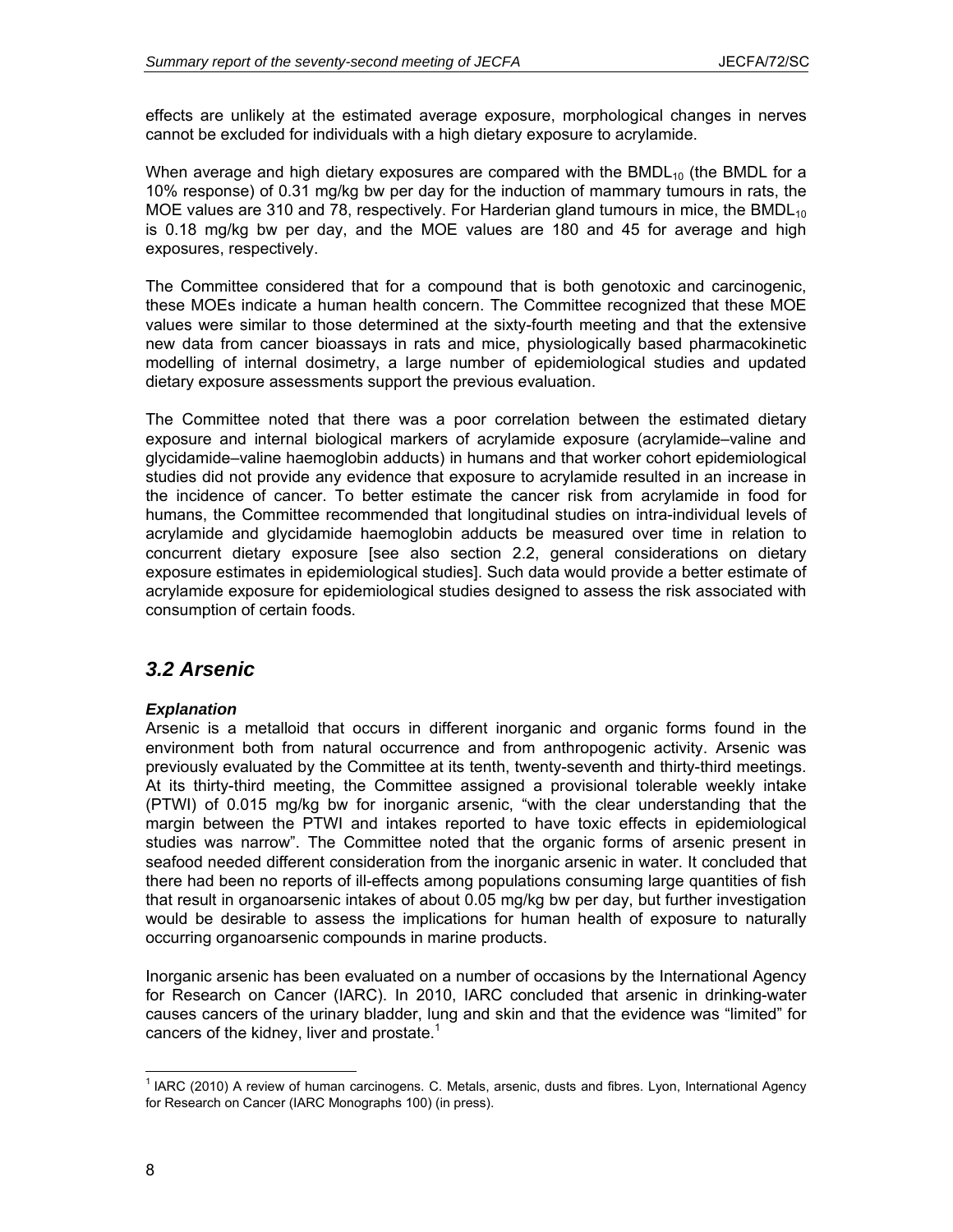At its present meeting, the Committee was asked to consider all information related to the toxicology and epidemiology, exposure assessment, including biomarker studies, analytical methodology, speciation and occurrence in food and drinking-water, in order to re-evaluate and review the PTWI. The literature relating to arsenic is extensive, and the present Committee used three recent reviews<sup>1</sup> as the starting point for its evaluation and also took into account newer studies that were considered to be informative for the evaluation.

#### *Evaluation*

From epidemiological studies measuring arsenic levels in drinking-water, inorganic arsenic has been identified as a human carcinogen. It is present naturally in food and water because of geochemical conditions, and consequently exposure varies significantly in different regions and even within regions, primarily through the presence or absence of arsenic in groundwater sources for drinking-water.

The approach to quantitative assessment of cancer risk from inorganic arsenic is limited, inter alia, by the lack of information on total exposure in the available epidemiological studies, in which only levels in drinking-water were measured. The inorganic arsenic BMDL for a 0.5% increased incidence of lung cancer  $(BMDL_{0.5})$  was determined by using a range of assumptions to estimate exposure from drinking-water and food, with differing concentrations of inorganic arsenic. The  $BMDL_{0.5}$  was computed to be 3.0  $\mu g/kg$  bw per day (2–7 µg/kg bw per day based on the range of estimated total dietary exposure). The uncertainties in this BMDL relate to the assumptions regarding total exposure and to extrapolation of the BMDL<sub>0.5</sub> to other populations due to the influence of nutritional status, such as low protein intake, and other lifestyle factors on the effects observed in the studied population. The Committee noted that the PTWI of 15 µg/kg bw (2.1 µg/kg bw per day) is in the region of the BMDL<sub>0.5</sub> and therefore was no longer appropriate, and the Committee withdrew the previous PTWI.

Reported mean dietary exposure to inorganic arsenic in the United States of America (USA) and various European and Asian countries ranged from 0.1 to 3.0 µg/kg bw per day. Drinking-water was a major contributor to total inorganic arsenic dietary exposures and, depending on the concentration, can also be an important source of arsenic in food through food preparation and possibly irrigation of crops, particularly rice. The proportion of total exposure to inorganic arsenic arising from food relative to the proportion from water increases as the concentration of inorganic arsenic in the water decreases. At the lower end of the exposure range, food can also be a major contributor to total inorganic arsenic exposure.

For certain regions of the world where concentrations of inorganic arsenic in drinking-water exceed 50–100 µg/l, some epidemiological studies provide evidence of adverse effects. There are other areas where arsenic concentrations in water are elevated (e.g. above the World Health Organization guideline value of 10 µg/l) but are less than 50 µg/l. In these circumstances, there is a possibility that adverse effects could occur as a result of exposure

IARC (2010) See reference above.

l

<sup>&</sup>lt;sup>1</sup> ATSDR (2007) Toxicological profile for arsenic. Atlanta, GA, United States Department of Health and Human Services, Public Health Service, Agency for Toxic Substances and Disease Registry (http://www.atsdr.cdc.gov/toxprofiles/tp2.pdf).

EFSA (2009) Scientific opinion on arsenic in food. European Food Safety Authority Panel on Contaminants in the Food Chain (CONTAM). EFSA Journal 7(10):1351 (http://www.efsa.europa.eu/EFSA/efsa\_locale-1178620753812\_1211902959840.htm).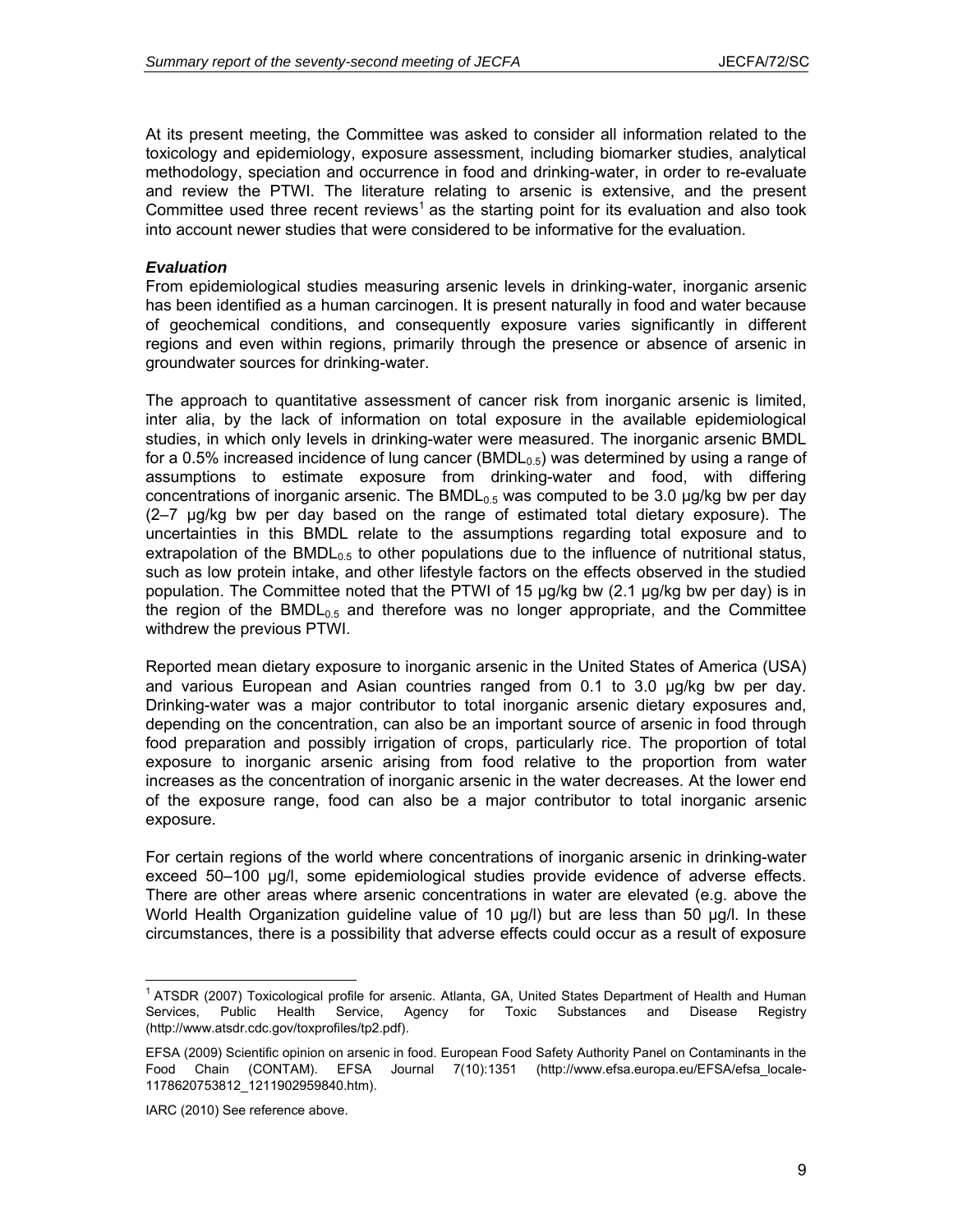to inorganic arsenic from water and food, but these would be at a low incidence that would be difficult to detect in epidemiological studies.

The Committee noted that more accurate information on the inorganic arsenic content of foods as they are consumed is needed to improve assessments of dietary exposures of inorganic arsenic species. Analytical constraints to achieving this goal include the lack of validated methods for selective determination of inorganic arsenic species in food matrices and the lack of certified reference materials for inorganic arsenic in foods. The proportion of inorganic arsenic in some foods was found to vary widely, indicating that dietary exposures to inorganic arsenic should be based on actual data rather than using generalized conversion factors from total arsenic measurements.

## *3.3 Deoxynivalenol (DON)*

### *Explanation*

Deoxynivalenol (12,13-epoxy-3,4,15-trihydroxy-trichothec-9-en-8-one; DON; CAS No. 51481-10-8) is a type B trichothecene mycotoxin produced mainly in cereals by various *Fusarium* species. In addition to DON, 3-acetyl-deoxynivalenol (3-Ac-DON; CAS No. 50722- 38-8) and 15-acetyl-deoxynivalenol (15-Ac-DON; CAS No. 88337-96-6) are also naturally occurring fungal secondary metabolites, whereas DON-3-glucoside is a naturally occurring conjugate of DON formed in plants.

DON was previously evaluated by the fifty-sixth meeting of the Committee. The Committee established a provisional maximum tolerable daily intake (PMTDI) of 1 µg/kg bw on the basis of the no-observed-effect level (NOEL)<sup>1</sup> of 100  $\mu$ g/kg bw per day for decreased body weight gain reported in a 2-year feeding study in mice and application of a safety factor of 100. The Committee concluded that intake at this level would not result in effects of DON on the immune system, growth or reproduction. The Committee noted that the available data did not suggest that DON presents a carcinogenic hazard.

DON was on the agenda of the present meeting at the request of the Second Session of the Codex Committee on Contaminants in Food (CCCF), which asked the Committee to assess exposure on a more global basis, taking new data into account; to review the toxicological data and consider the need for an acute reference dose (ARfD), taking into account data in finished products, but also in raw wheat and other commodities as they are traded internationally, and consideration of processing factors; and assess the toxicity of 3-Ac-DON and 15-Ac-DON.

The Committee reviewed several new studies on metabolism and toxicokinetics, acute toxicity, genotoxicity, mechanisms of toxicity and developmental toxicity of DON and/or its acetyl derivatives. The Committee also took note of the data previously evaluated at the fiftysixth meeting. Emphasis was given to studies in which pure DON or acetylated DON was added to defined diets in mammalian species, because naturally contaminated feed commonly contains multiple mycotoxin contaminants. Also, new information on occurrence, processing, prevention and control, and dietary exposure was considered.

 $\overline{a}$ 

<sup>&</sup>lt;sup>1</sup> At the sixty-eighth meeting of the Committee, JECFA decided to differentiate between NOAEL and NOEL. This NOEL would now be considered a NOAEL.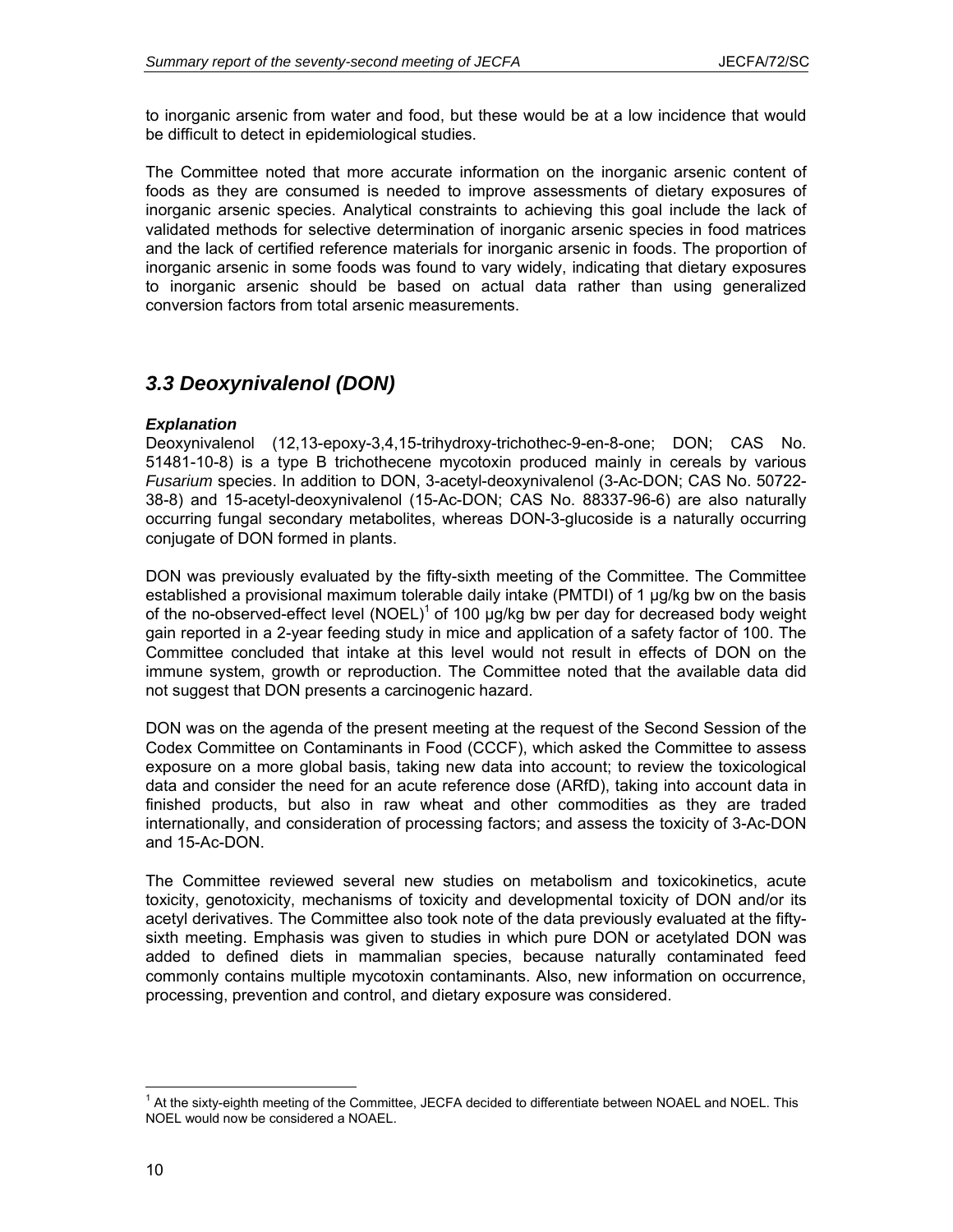#### *Evaluation*

l

Repeated-dose short-term studies considered in the present evaluation indicated that the no-observed-(adverse-)effect level (NO(A)EL) established at the fifty-sixth meeting remains appropriate.

Since 3-Ac-DON is converted to DON in vivo and therefore contributes to the total DONinduced toxicity, the Committee decided to convert the PMTDI for DON to a group PMTDI of 1 µg/kg bw for DON and its acetylated derivatives (3-Ac-DON and 15-Ac-DON). In this regard, the Committee considered the toxicity of the acetylated derivatives equal to that of DON. The Committee concluded that, at this time, there was insufficient information to include DON-3-glucoside in the group PMTDI.

The Committee derived a group ARfD for DON and its acetylated derivatives using the lowest BMDL<sub>10</sub> of 0.21 mg/kg bw per day for emesis in pigs. The Committee considered that because DON-induced emesis is a systemic effect and more dependent on the maximum concentration in plasma  $(C_{\text{max}})$  than on the area under the plasma concentration–time curve (AUC), it would be appropriate to apply an uncertainty factor of 25, which is the value used by the Joint FAO/WHO Meeting on Pesticide Residues (JMPR) for acute *C*max-dependent effects.<sup>1</sup> The Committee established a group ARfD for DON and its acetylated derivatives of 8 µg/kg bw. Limited data from human case reports indicated that dietary exposures to DON up to 50 µg/kg bw per day are not likely to induce emesis.

Estimation of dietary exposure was made using data from 42 countries, representing 10 of the 13 Global Environment Monitoring System – Food Contamination Monitoring and Assessment Programme (GEMS/Food) consumption cluster diets, and was therefore considered to be more globally representative than the previous evaluation. The Committee concluded that all of the mean estimates of national exposure to DON were below the group PMTDI of 1 µg/kg-bw. National reports showed dietary exposures that were above 1 µg/kgbw per day in only a few cases, only for children at upper percentiles. For acute dietary exposure, the estimate of 9 µg/kg-bw per day, based on high consumption of bread and a regulatory limit for DON of 1 mg/kg food, was close to the group ARfD.

The acetylated derivatives have not been included in the estimates of dietary exposure to DON prepared at this meeting. The Committee noted that, in general, they are found at levels less than 10% of those for DON, and inclusion would not be expected to significantly change the estimates of dietary exposure to DON. Data are limited on the occurrence of DON-3-glucoside, which might be an important contributor to dietary exposure; this derivative was also not included in the dietary exposure estimates.

<sup>&</sup>lt;sup>1</sup> FAO/WHO (2009) Pesticide residues in food-2008. Report of the Joint Meeting of the FAO Panel of Experts on Pesticide Residues in Food and the Environment and WHO the Core Assessment Group. FAO Plant Production and Protection Paper, 193.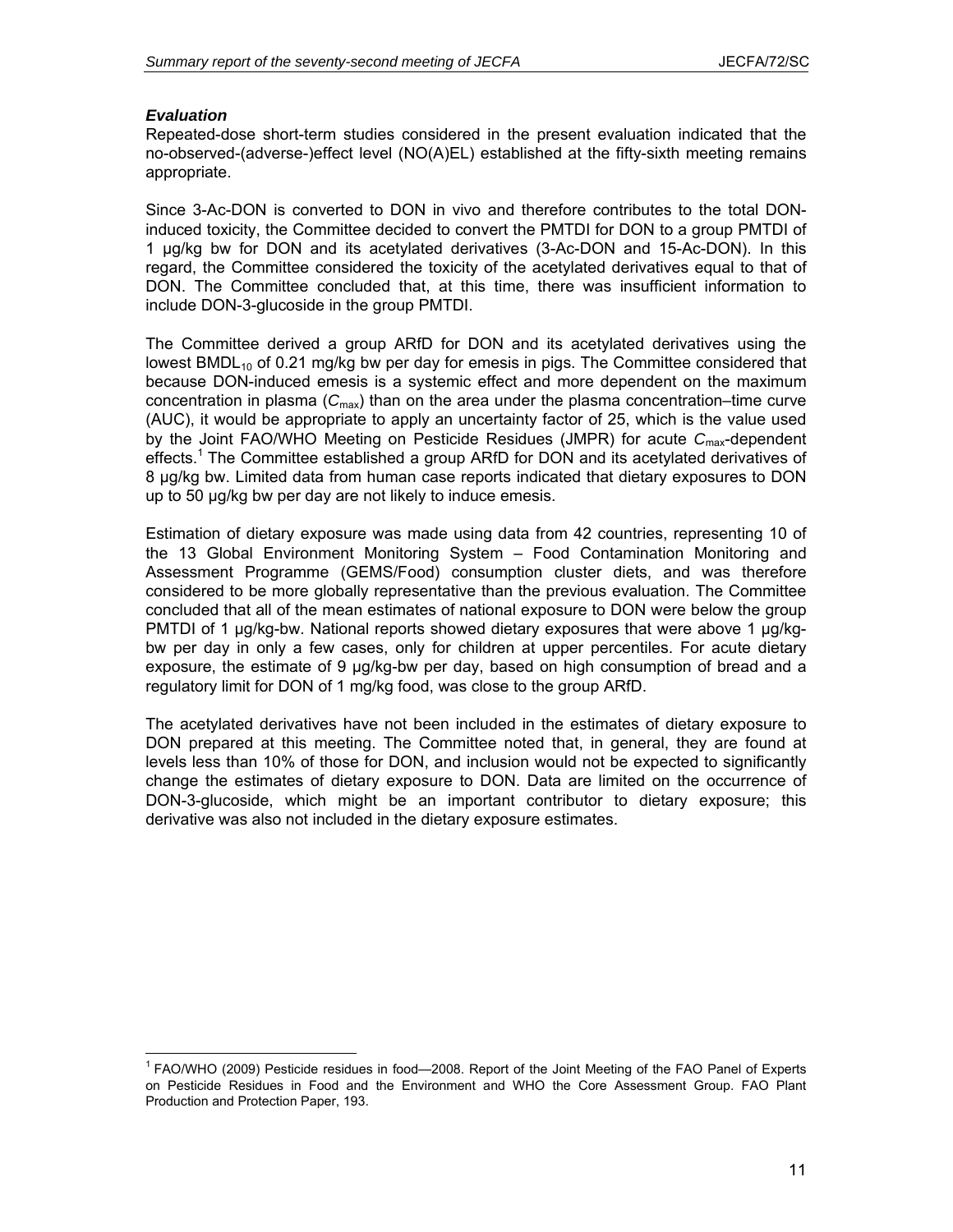## *3.4 Furan*

### *Explanation*

Furan (C<sub>4</sub>H<sub>4</sub>O) (CAS No. 110-00-9) is a highly volatile cyclic ether that can be formed unintentionally in foods during processing from precursors that are natural food components. Information available to the Committee at its present meeting suggested that the major route of exposure to furan in the human population is through consumption of heat-treated foods and beverages.

Furan has not been evaluated previously by the Committee. The request for a full evaluation of furan originated from the Second Session of CCCF.

### *Evaluation*

MOEs were calculated at dietary exposures of 0.001 mg/kg bw per day, to represent the average dietary exposure to furan for the general population, and 0.002 mg/kg bw per day, to represent the dietary exposure to furan for consumers with high dietary exposure. This estimate will also cover dietary exposure of children. Comparison of these dietary exposures with the BMDL<sub>10</sub> of 1.3 mg/kg bw, corresponding to 0.96 mg/kg bw per day when adjusted from a 5 day/week dosing schedule to an average daily dose, for induction of hepatocellular adenomas and carcinomas in female mice gives MOEs of 960 and 480 for average and high dietary exposures, respectively. The Committee considered that these MOEs indicate a human health concern for a carcinogenic compound that might act via a DNA-reactive genotoxic metabolite.

The furan levels can be reduced in some foods through volatilization (e.g. by heating and stirring canned or jarred foods in an open saucepan). However, there is currently a lack of quantitative data for all foods, and no information is available on other mitigation methods.

## *3.5 Mercury*

### *Explanation*

Mercury occurs naturally in the earth's crust, usually in the form of the mineral cinnabar (mercury(II) sulfide). It can be released into the global environment through a number of processes, both natural and anthropogenic. While relatively chemically inert, mercury occurs in three valence states: elemental mercury (also known as metallic mercury), the monovalent mercurous ion and the divalent mercuric ion, elemental mercury and the divalent ion being the most important in nature. There are several organic mercury compounds; by far the most common in the environment and in the aquatic food-chain is methylmercury.

Mercury has previously been evaluated by the Committee. At its sixteenth meeting, the Committee established a PTWI of 0.3 mg of total mercury (5 µg/kg bw), of which no more than 0.2 mg (3.3 µg/kg bw) should be in the form of methylmercury, based primarily on the relationship between the intake of mercury from fish and mercury levels in blood and hair associated with the onset of clinical disease. The sixteenth meeting of the Committee noted that almost all dietary exposure to methylmercury is from fish and seafood and that methylmercury is probably by far the most toxic form of mercury in food; therefore, other forms of mercury could be given less weight when establishing a tolerable intake for mercury. The original PTWI for methylmercury (3.3 µg/kg bw) was revised at the sixty-first meeting to 1.6 µg/kg bw, based on an assessment of results from various epidemiological studies involving fish-eating populations and developmental neurotoxicity. At the sixtyseventh meeting, the Committee provided further clarifications as to the relevance of the new methylmercury PTWI for different subgroups of the population.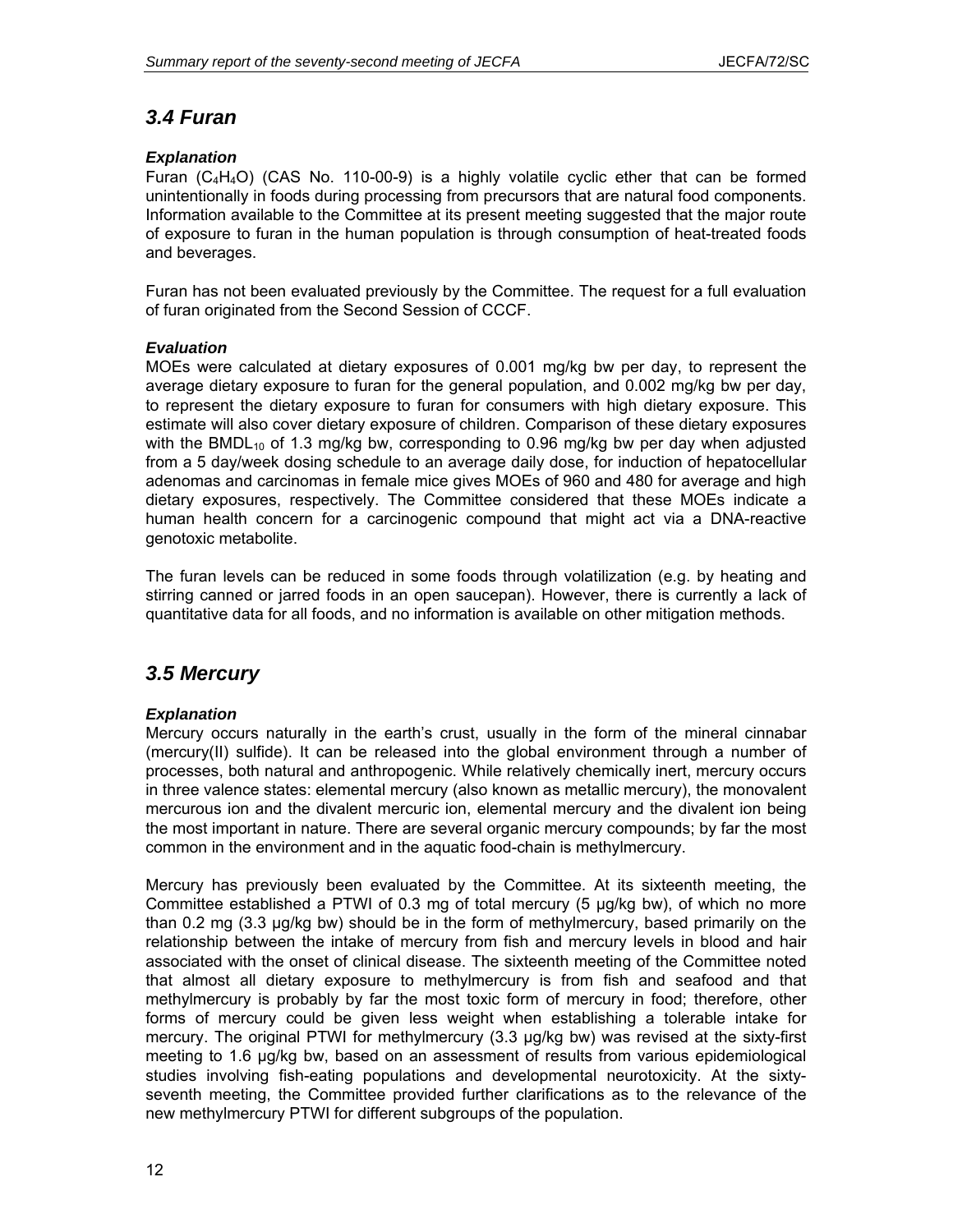At the sixty-first meeting, the Committee recommended that the total mercury PTWI be reviewed.

#### *Evaluation*

The Committee noted that there was a lack of quantitative data on methylmercury in non-fish products and on inorganic mercury in foods in general.

The Committee assumed that the predominant form of mercury in foods other than fish and shellfish is inorganic mercury. Although data on speciation of inorganic mercury in foods are limited, the Committee agreed that the toxicological database for mercury(II) chloride was relevant for assessing the health risk of foodborne inorganic mercury. The United States National Toxicology Program bioassay provided limited evidence for carcinogenicity; however, direct reaction of mercury(II) chloride with deoxyribonucleic acid (DNA) has not been demonstrated. Therefore, setting a health-based guidance value was considered appropriate.

The lowest BMDL<sub>10</sub> for relative kidney weight increase in male rats was calculated to be 0.11 mg/kg bw per day as mercury(II) chloride. This corresponds to 0.06 mg/kg bw per day as mercury, adjusted from a 5 day per week dosing schedule to an average daily dose and for the percent contribution of inorganic mercury to dose. After application of a 100-fold uncertainty factor, the Committee established a PTWI for inorganic mercury of 4  $\mu q/kg$  bw (rounded to one significant figure).

The previous PTWI of 5 µg/kg bw for total mercury, established at the sixteenth meeting, was withdrawn.

In the absence of evidence to the contrary, the new PTWI for inorganic mercury was considered applicable to dietary exposure to total mercury from foods other than fish and shellfish. The upper limits of estimates of average dietary exposure to total mercury from foods other than fish and shellfish for adults (1 µg/kg bw per week) and for children (4 µg/kg bw per week) were at or below the PTWI.

### *3.6 Perchlorate*

#### *Explanation*

The perchlorate ion  $(CIO_4^-)$  is very stable in water, and its salts are highly soluble in water. Perchlorate occurs naturally in the environment, in deposits of nitrate and potash, and can be formed in the atmosphere and precipitate into soil and groundwater. It also occurs as an environmental contaminant arising from the use of nitrate fertilizers and from the manufacture, use and disposal of ammonium perchlorate (CAS No. 7790-98-9) used in rocket propellants, explosives, fireworks, flares and air-bag inflators and in other industrial processes. Perchlorate can also be formed during the degradation of sodium hypochlorite used to disinfect water and can contaminate the water supply. Water, soil and fertilizers are considered to be potential sources of perchlorate contamination in food. Potassium perchlorate (CAS No. 7778-74-7) has been used as a human therapeutic medicine to treat thyroid disease.

Perchlorate has not been previously evaluated by the Committee. It was referred to the Committee for evaluation on request of the Second Session of CCCF.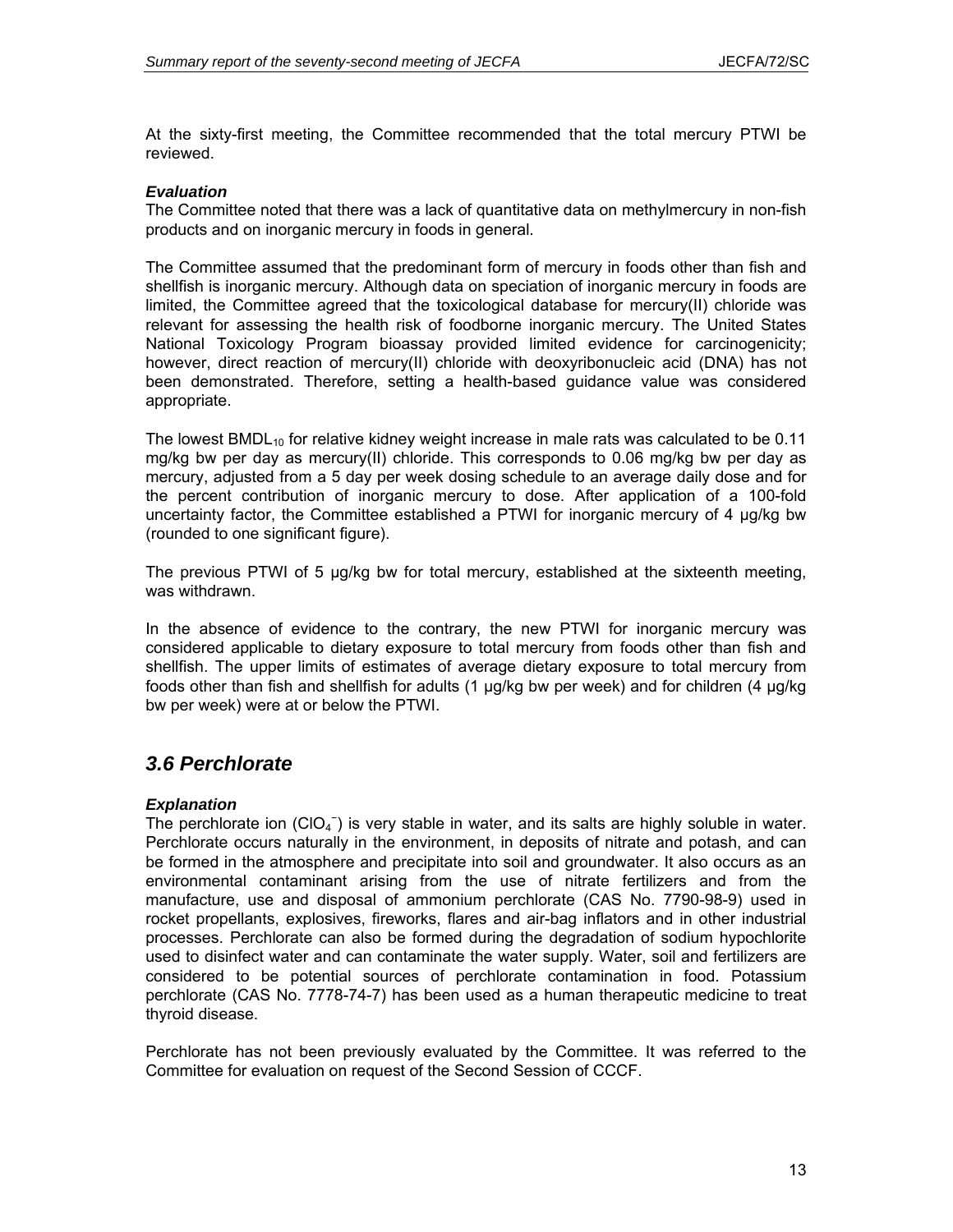#### *Evaluation*

The primary effect of perchlorate is its ability to competitively inhibit uptake of iodide by the thyroid gland.

As perchlorate has a very short half-life and is rapidly cleared from the body, it is considered appropriate to derive a PMTDI. The  $BMDL_{50}$  of 0.11 mg/kg bw per day for inhibition of uptake of radiolabelled iodide by the thyroid in a clinical study in healthy adult volunteers was chosen as the POD for derivation of a PMTDI. As it is based on human data, there is no need to apply any interspecies uncertainty factor.

The Committee noted that the  $BMDL_{50}$  was derived from a study of relatively short duration but that there are efficient homeostatic mechanisms to cope with short-term and long-term inhibition of iodide uptake, up to (at least) 50%, in healthy children and adults. The Committee also noted that there is at least a 4-fold margin between the value of the BMDL $_{50}$ and the estimate of >0.4 mg/kg bw per day that would probably be necessary as a sustained exposure in order to trigger hypothyroidism in normal adults. The Committee therefore concluded that it was not necessary to apply an uncertainty factor to account for the short duration of the pivotal study.

In considering the size of any necessary uncertainty factor for inter-individual human differences, the Committee took account of the fact that the effect of perchlorate on inhibition of iodide uptake by the thyroid and on the subsequent synthesis of thyroid hormones in potentially vulnerable groups—such as pregnant women, fetuses, neonates and young infants, those with iodine-deficient diets and those with clinical or subclinical hypothyroidism—may differ from that in healthy adults. The Committee concluded that an uncertainty factor of 10 would be appropriate to cover any differences in the general population, including those in potentially vulnerable subgroups. Applying this 10-fold factor to the BMDL<sub>50</sub> and rounding to one significant figure, a PMTDI of 0.01 mg/kg bw was established for perchlorate.

The estimated dietary exposures of 0.7 µg/kg bw per day (highest) and 0.1 µg/kg bw per day (mean), including both food and drinking-water, are well below the PMTDI. The Committee considered that these estimated dietary exposures were not of health concern.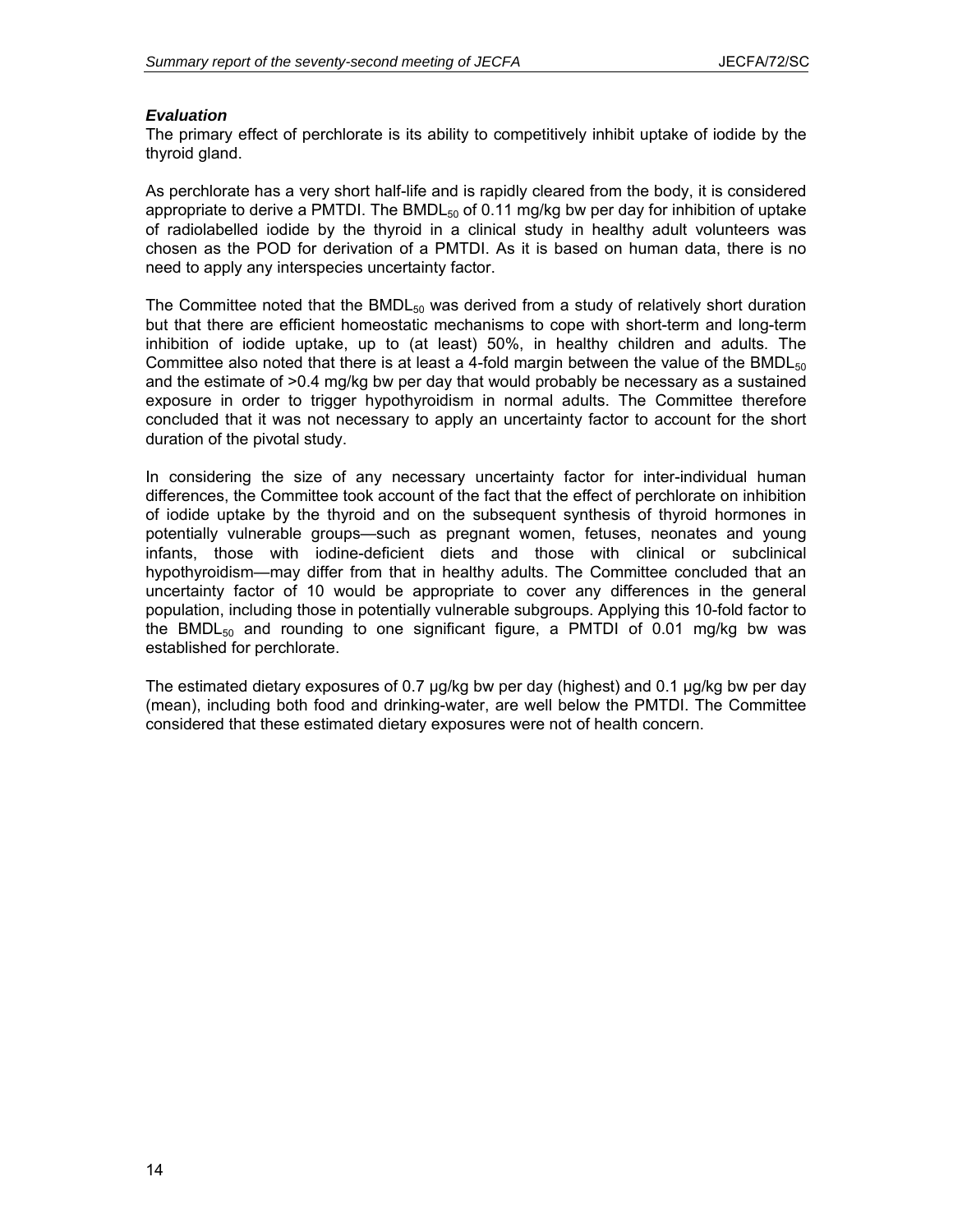## **Annex 1: Participants**

### **Seventy-second meeting of the Joint FAO/WHO Expert Committee on Food Additives**  Rome, 16–25 February 2010

### **Members**

Professor J. Alexander, Norwegian Institute of Public Health, Oslo, Norway

Ms J. Baines, Population Health Division, Department of Health and Ageing, Canberra, Australia

Dr M. Bolger, Center for Food Safety and Applied Nutrition, Food and Drug Administration, College Park, MD, United States of America (USA)

Professor M.C. de Figueiredo Toledo, Faculdade de Engenharia de Alimentos, Universidade Estadual de Campinas, Campinas, Brazil

Professor J.M. Duxbury, Department of Crop and Soil Sciences, Cornell Univerisity, Ithaca, NY, USA

Dr J.C. Larsen, National Food Institute, Technical University of Denmark, Søborg, **Denmark** 

Mrs I. Meyland, National Food Institute, Technical University of Denmark, Søborg, Denmark (*Vice-Chairperson*)

Dr M.V. Rao, Quality Control Department, Department of the President's Affairs, Al Ain, United Arab Emirates

Professor A.G. Renwick, School of Medicine, University of Southampton, Ulverston, United Kingdom (*Joint Rapporteur*)

Dr S. Resnik, Tecnologia de Alimentos, Departamento de Industrias, Facultad de ciencias Exactas y Naturales, Ciudad Universitaria, Buenos Aires, Argentina (*unable to attend*)

Dr J. Schlatter, Consumer Protection Directorate, Swiss Federal Office of Public Health, Zürich, Switzerland

Dr G.S. Shephard, Programme on Mycotoxins and Experimental Carcinogenesis, Medical Research Council, Tygerberg, South Africa (*Joint Rapporteur*)

Professor R. Walker, Ash, Aldershot, Hampshire, United Kingdom (*Chairperson*)

### **Secretariat**

Dr A. Agudo, Cancer Epidemiology Research Program, Catalan Institute of Oncology, L'Hospitalet de Llobregat, Spain (*WHO Temporary Adviser*)

Dr S. Barlow, Toxicologist, Brighton, East Sussex, United Kingdom (*WHO Temporary Adviser*)

Dr L. Barraj, Exponent, Inc., Washington, DC, USA (*WHO Temporary Adviser*)

Dr D.C. Bellinger, Harvard Medical School Children's Hospital, Boston, MA, USA (*WHO Temporary Adviser*)

Dr D. Benford, Food Standards Agency, London, United Kingdom (*WHO Temporary Adviser*)

Mrs G. Brisco, Nutrition and Consumer Protection Division, Food and Agriculture Organization of the United Nations, Rome, Italy (*FAO Codex Secretariat*)

Ir A.S. Bulder, Department of Substances and Integrated Risk Assessment, National Institute for Public Health and the Environment (RIVM), Bilthoven, the Netherlands (*WHO Temporary Adviser*)

Dr C. Carrington, Center for Food Safety and Applied Nutrition, Food and Drug Administration, College Park, MD, USA (*WHO Temporary Adviser*)

Dr V. Carolissen-Mackay, Nutrition and Consumer Protection Division, Food and Agriculture Organization of the United Nations, Rome, Italy (*FAO Codex Secretariat*)

Mrs R. Charrondiere, Nutrition and Consumer Protection Division, Food and Agriculture Organization of the United Nations, Rome, Italy (*FAO Staff Member*)